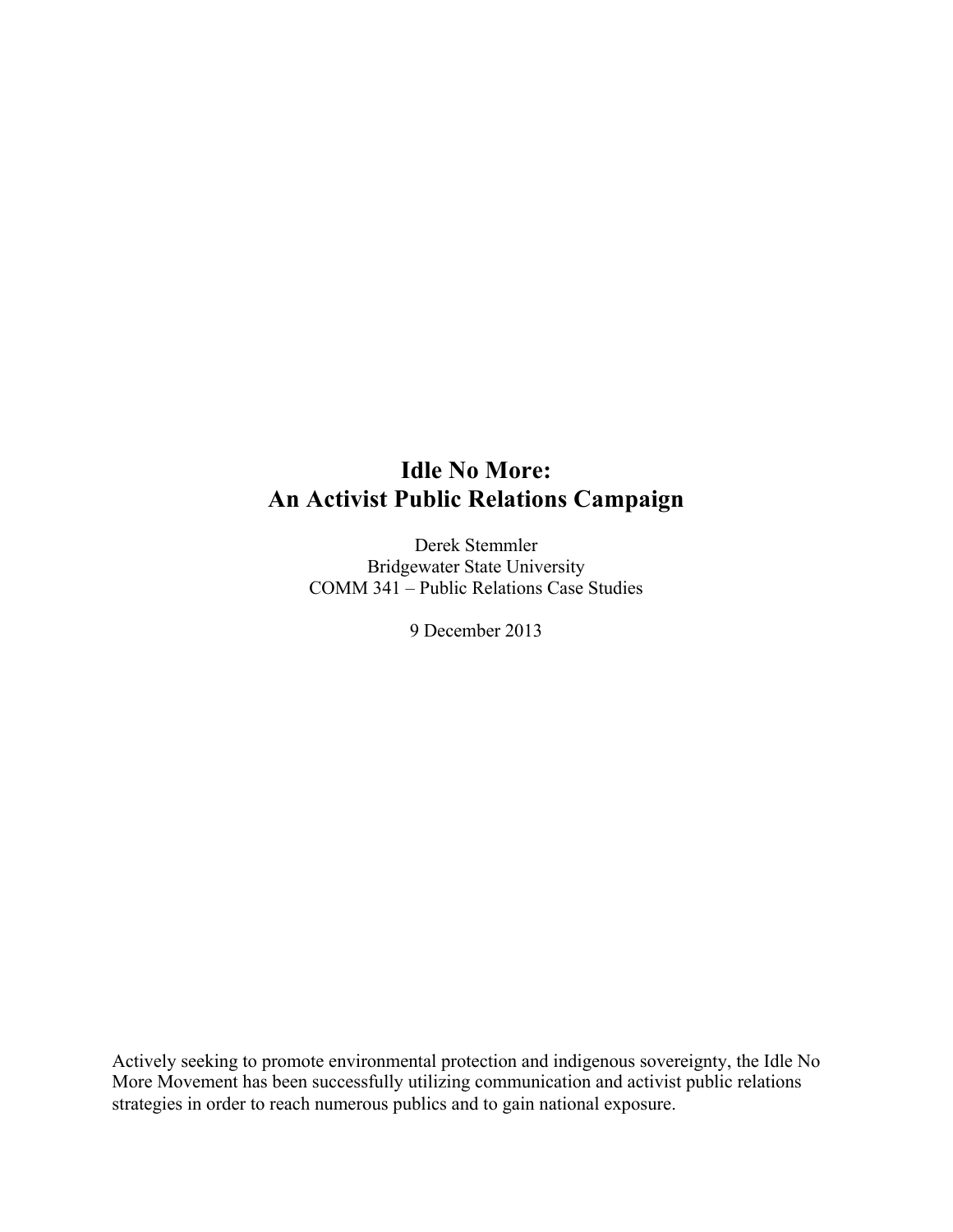Idle No More is an ongoing protest movement that began in December of 2012. As the movement website explains, the Government is trying to pass laws that will ultimately take away sovereignty and the inherent right to land and resources from the First Nations inhabitants. Idle No More seeks to promote environmental protection and indigenous sovereignty and to "reinstitute traditional laws and Nation to Nation Treaties by protecting the lands and waters from corporate destruction. Each day that Indigenous rights are not honored or fulfilled, inequality between Indigenous peoples and the settler society grows" (Idle No More). The movement plans to accomplish their goals through awareness, sharing knowledge about indigenous sovereignty and environmental protections, and ultimately gaining supporters. This case study will ultimately examine the role of public relations when it comes to being involved with activism and movements such as Idle No More.

As their website explains, "Idle No More has quickly become one of the largest Indigenous mass movements in Canadian history, sparking hundreds of teach-ins, rallies, and protests across Turtle Island and beyond" (Idle No More). Since the protest began, Idle No More has gained both media attention and, as their website explains, has brought together a number of groups and peoples "looking to work against the current and pending governmental policy that impacts on collective rights, social safety nets, and environmental protections" (Idle No More).

As John Anderson explains in his article, there has not been a successful, national movement for all First Nations and Inuit people to win significant gains" (Anderson, 2013, p. 58). With this increased desire for the Fir Nations and Inuit people to be heard, this movement has been able to grow and gain national exposure due to "excellent communication and an even better campaign strategy" (Anderson, 2013, p. 58). With public issue campaigns and movements such as this, gaining national exposure of what the group is protesting is important in order to be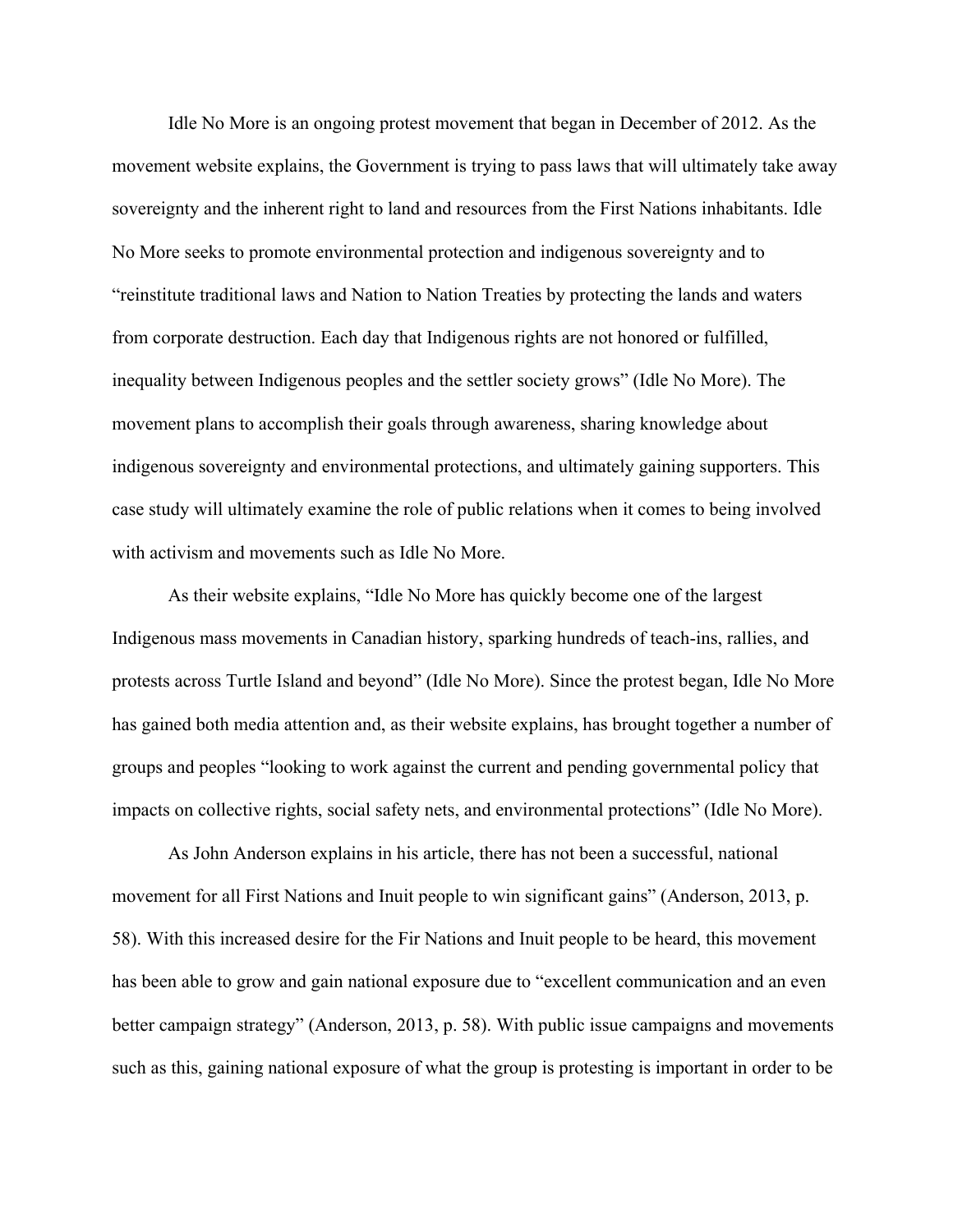heard and to make a difference in the end. Activists encounter challenges that "demand diverse communication tactics" (Jiang & Ni, 2009, p. 291). As Anderson explains, due to mass communication efforts, widespread recognition and timing, this movement has been long lasting, significant, and has resulted in "fundamental change" (Anderson, 2013, p. 58).

As research conducted by Hua Jiang and Lan Ni explained, public relations and communications theories have great importance and relevance to activist organizations, including concepts of two-way symmetrical communication and confrontational communication tactics. Activist organizations face many challenges and conflicts when it comes to creating a successful movement, and utilizing appropriate public relations tactics is vital for success. Areas of communication that would be involved in such a movement would include media relations, mainstream media exposure, propaganda techniques, coordinating rallies, mobilizing members, use of communication networks, social media outreach, research, utilizing available resources and delivering messages and information to the public relevant to what they are protesting. Outreach is an important goal when it comes to successful activism movements. An outreach plan is typically constructed internally to be conveyed to external audiences in order to gain supporters of the movement. It is important that the information the organization is giving to the public is always reliable before making it available. This will ultimately strengthen the ties with the publics and gain followers and supporters.

The issue of identity and activist identity formation has also been a focus in public relations literature. In order to generate an identity for a specific activist movement, the concept of forming an identity is important as to what the movement will communicate externally. Forming an identity is important when aiming to target audiences. It is important that "the identities activist organizations choose to exhibit should be compatible with their organizational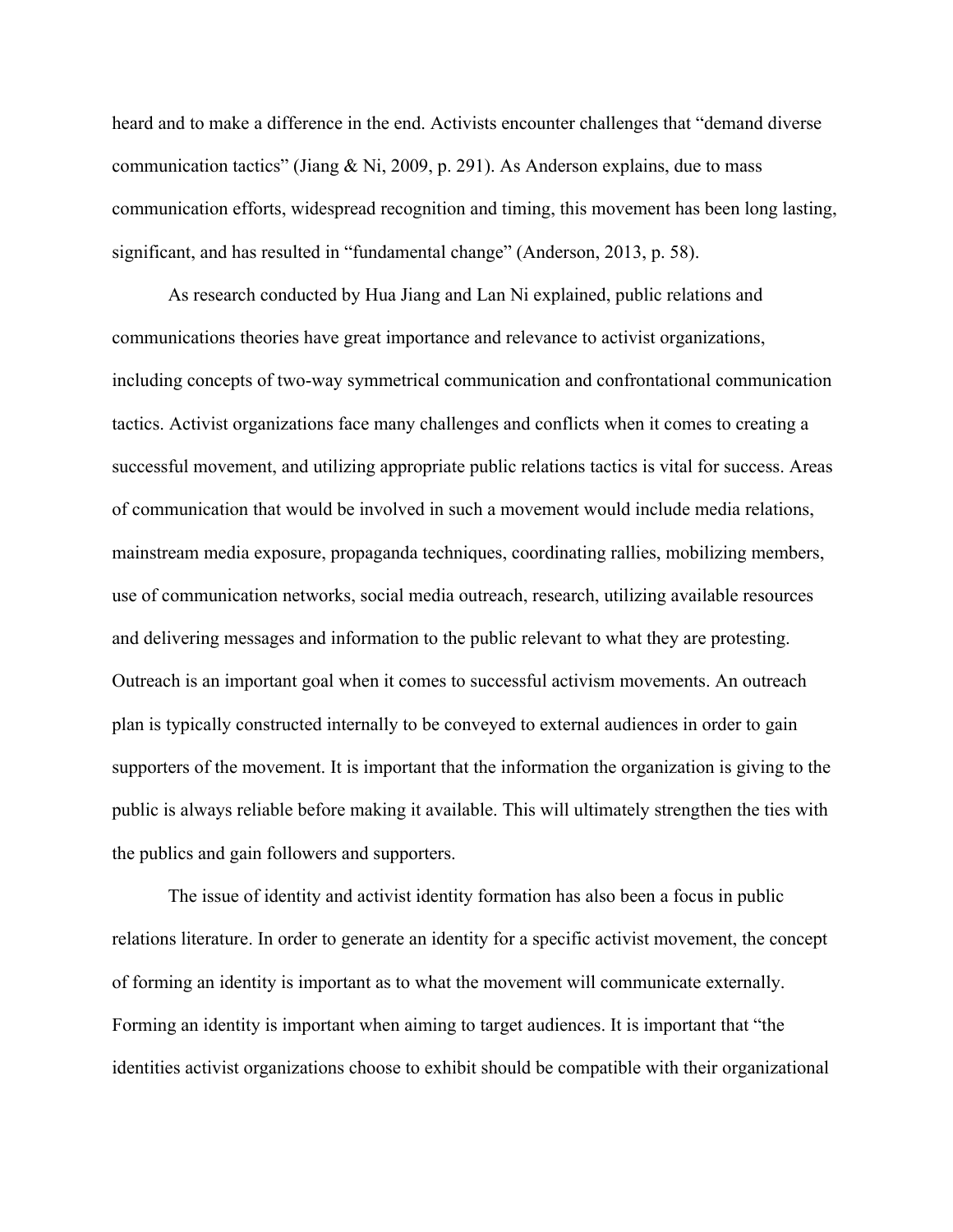missions and values" (Jiang & Ni, 2009, p. 290). The concept of forming an identity is connected with two-way communication as it is guaranteed that the activist group will have to interact with different audiences, members, and individuals who are involved with the movement. To create understanding about the movement, there is a link between the internal and external publics of the organization, as the overall goal of the movement needs to be relayed to the public and stakeholders of the organization. Derina R. Holtzhausen discussed two-way communication both internally and externally in her research as well; discussing how internal communication is of great importance to creating successful two-way information flow. Having organizational goals and a perceived identity influences public relations practices (Jiang  $\&$  Ni, 2009, p.292). This is important when discussing activist movements and Idle No More, for the organization itself has to communicate both internally and externally and use appropriate public relations tactics in order to get their point across and do what it is they are aiming to achieve with their movement.

The Idle No More movement can be analyzed through numerous public relations and communications concepts and theories. Both economic and social inequalities are the main issues faced with this movement, with an overall goal of promoting environmental protection and indigenous sovereignty. The movement has been successfully utilizing communication and activist public relations strategies in order to reach numerous publics and gain national exposure and recognition. On the part of the activists involved, communication, planning, and organization is important to create and execute a strategic campaign strategy that will ultimately gain recognition of what they are protesting and spark interest for anyone who cares to notice. Awareness, outreach, leadership, movement identity, teamwork, internal and external communication and relationships are all important aspects of an activist movement and public relations tactics can greatly help analyze and explain such movements.